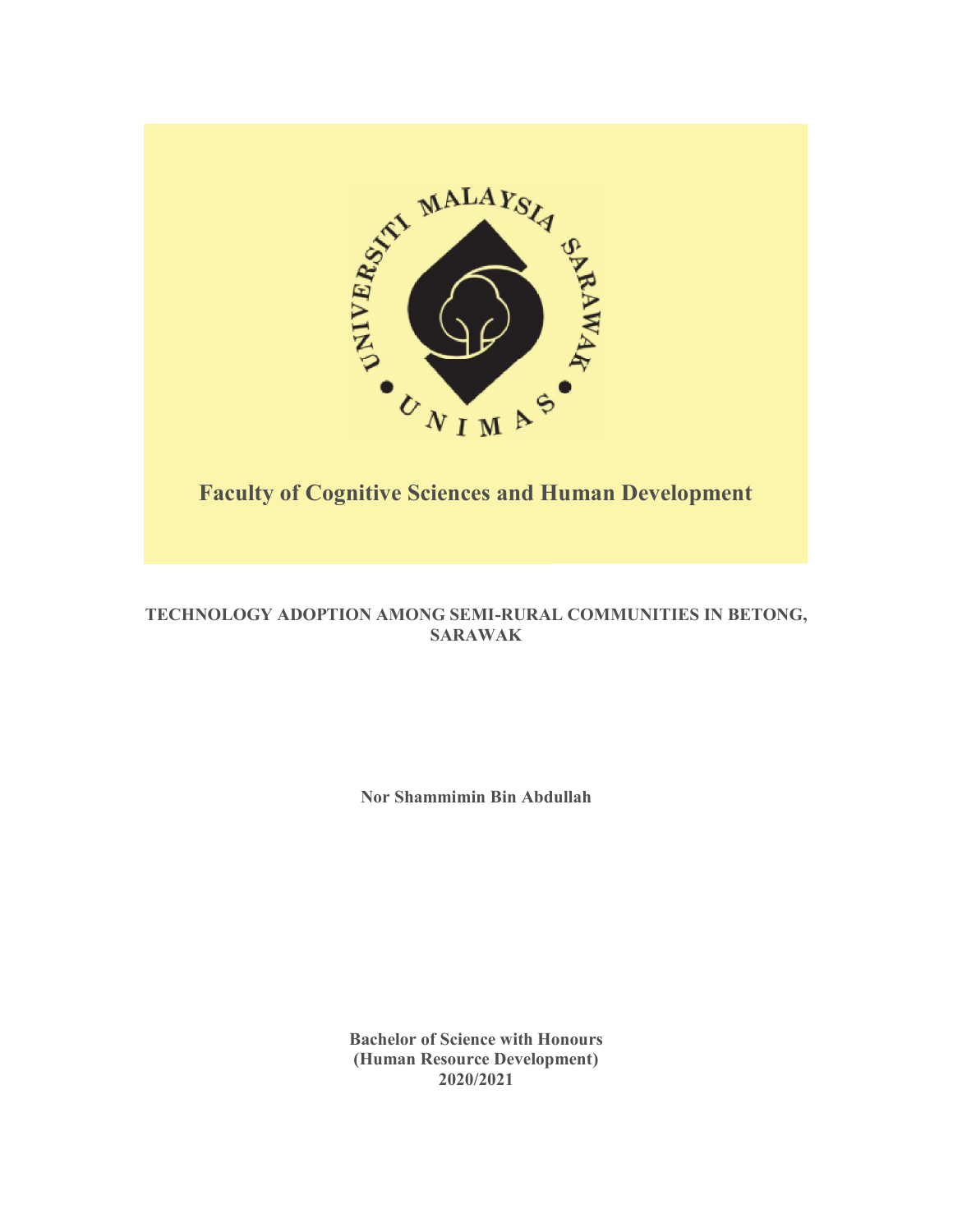#### **UNIVERSITI MALAYSIA SAWARAK**

Grade: **A-**

**Please tick ()** Final Year Project Report Masters PhD



#### **DECLARATION OF ORIGINAL WORK**

This declaration is made on the 2 of July 2021

**Student's Declaration**:

I **NOR SHAMMININ BIN ABDULLAH, (MATRIC NO 67005) ( FSKPM)** hereby declare that the work entitled, Technology Adoption Among Semi-Rural Communities in Betong, Sarawak is my original work. I have not copied from any other students' work or from any other sources except where due reference or acknowledgement is made explicitly in the text, nor has any part been written for me by another person.

2 July 2021 NOR SHAMMININ BIN ABDULLAH (67005)

Date submitted Name of the student (Matric No.)

#### **Supervisor's Declaration:**

I, **Dr. FLORIANNA LENDAI ANAK MICHAEL MULOK** hereby certifies that the work entitled, *" Adoption Among Semi-Rural Communities in Betong, Sarawak"* was prepared by the above named student, and was submitted to the "FACULTY" as a \* partial/full fulfillment for the conferment of *Bachelor's Degree of Science (Hons) Human Resources Development*, and the aforementioned work, to the best of my knowledge, is the said student's work

Received for examination by:  $\sum_{n=1}^{\infty}$   $\sum_{n=1}^{\infty}$  Date: 25/8/2021 (**Dr. Florianna Lendai Anak Michael Mulok**)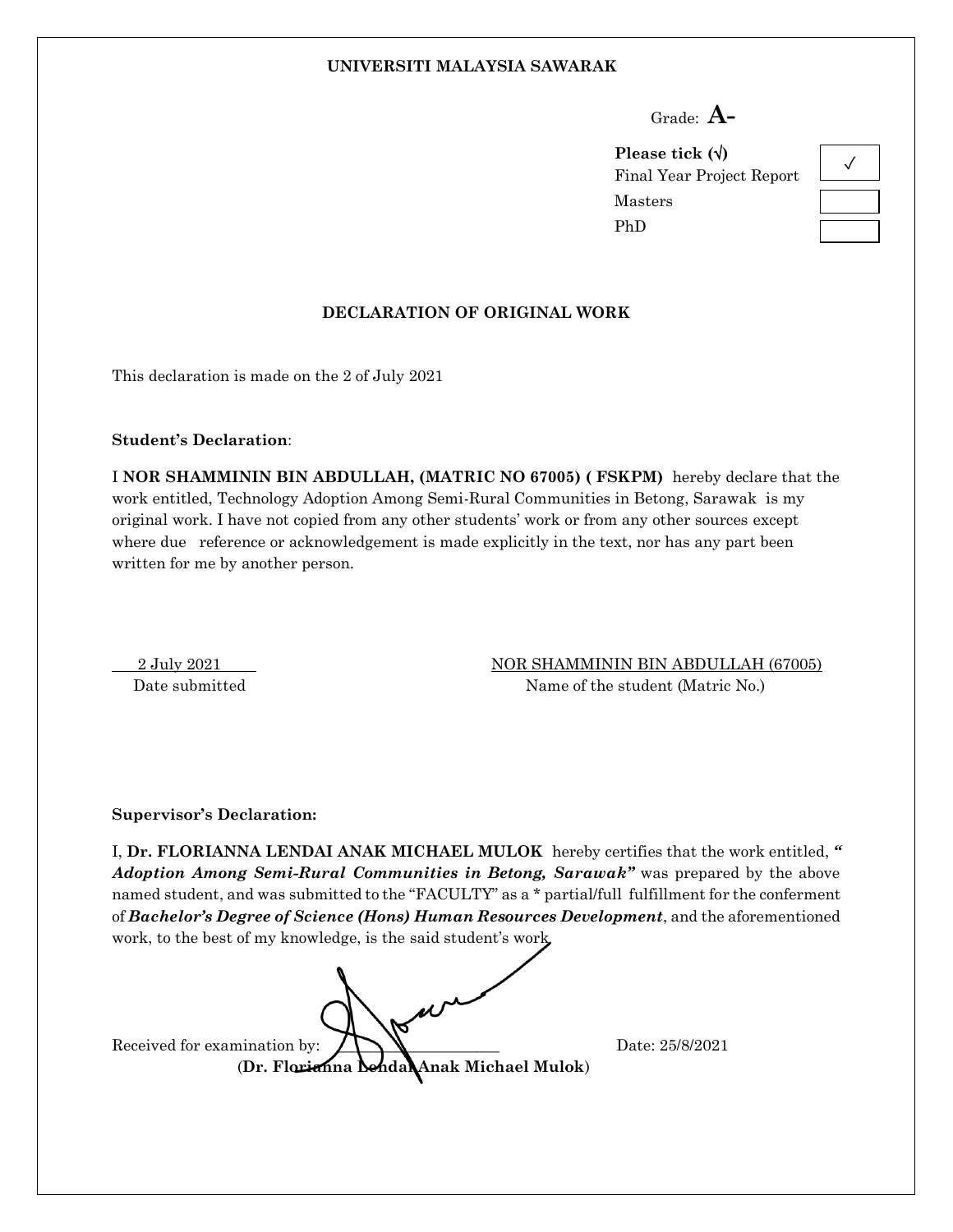I declare this Project/Thesis is classified as (Please tick  $(\forall)$ ):

**CONFIDENTIAL** (Contains confidential information under the Official Secret Act 1972)**\***

**RESTRICTED** (Contains restricted information as specified by the organisation where research was done)**\***

**OPEN ACCESS**

 $\overline{a}$ 

✓

#### **Validation of Project/Thesis**

I therefore duly affirmed with free consent and willingness declared that this said Project/Thesis shall be placed officially in the Centre for Academic Information Services with the abide interest and rights as follows:

- This Project/Thesis is the sole legal property of Universiti Malaysia Sarawak (UNIMAS).
- The Centre for Academic Information Services has the lawful right to make copies for the purpose of academic and research only and not for other purpose.
- The Centre for Academic Information Services has the lawful right to digitise the content to for the Local Content Database.
- The Centre for Academic Information Services has the lawful right to make copies of the Project/Thesis for academic exchange between Higher Learning Institute.
- No dispute or any claim shall arise from the student itself neither third party on this Project/Thesis once it becomes sole property of UNIMAS.
- This Project/Thesis or any material, data and information related to it shall not be distributed, published or disclosed to any party by the student except with UNIMAS permission.

Student's signature *shammimin* Supervisor's signature:

(2 July 202) (25/8/2021)

Current Address: **No. 62A Kampung Gersik, 93050 Kuching, Sarawak.**

Notes: **\*** If the Project/Thesis is **CONFIDENTIAL** or **RESTRICTED**, please attach together as annexure a letter from the organisation with the period and reasons of confidentiality and restriction.

[The instrument was duly prepared by The Centre for Academic Information Services]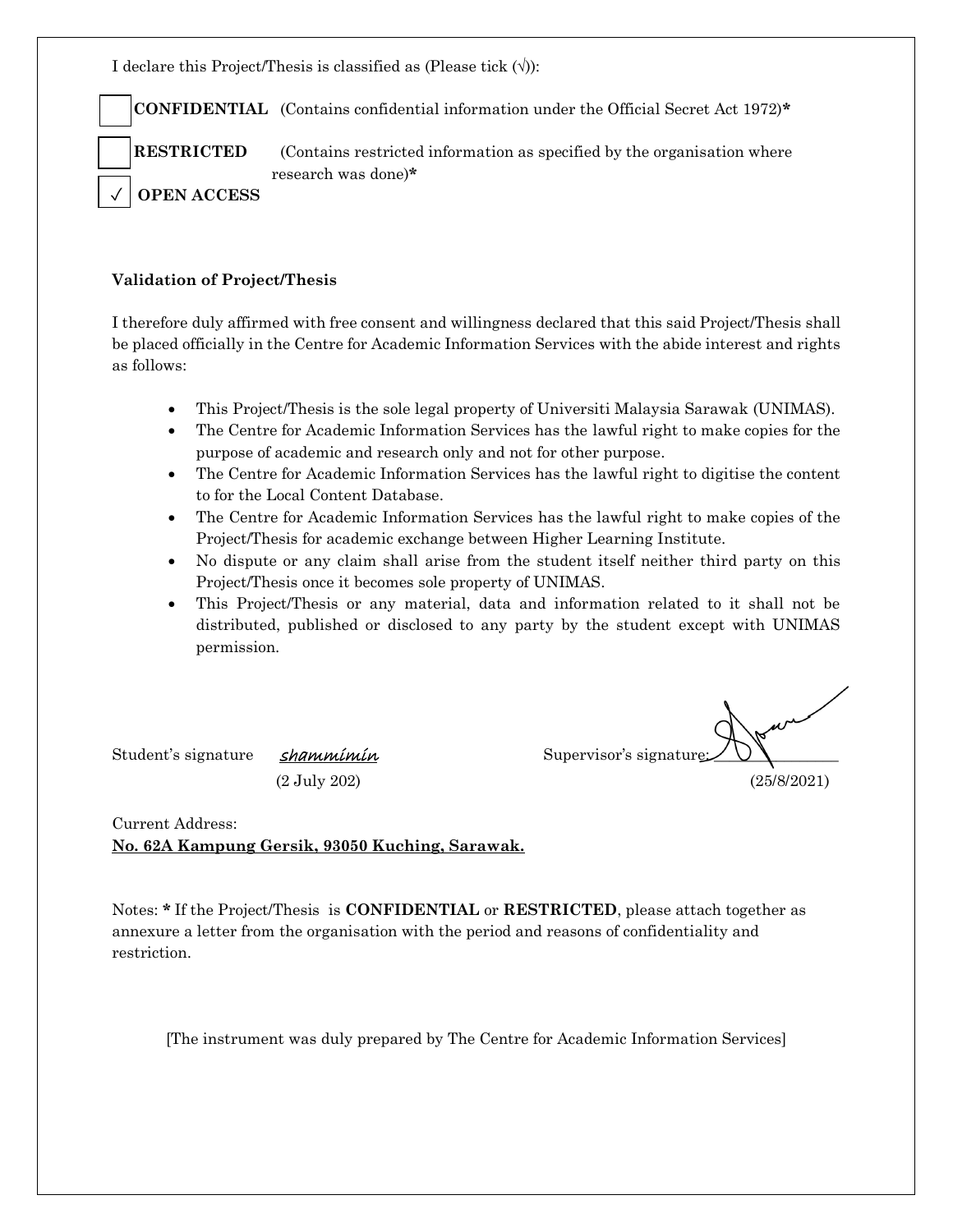Projek bertajuk '*Technology Adoption Among Semi-Rural Communities in Betong , Sarawak*' telah disediakan oleh *NOR SHAMMININ BIN ABDULLAH* dan telah diserahkan kepada Fakulti Sains Kognitif dan Pembangunan Manusia sebagai memenuhi syarat untuk Ijazah Sarjana Muda Sains dengan Kepujian (nama program)

Diterima untuk diperiksa oleh:

-----------------------------------

(Dr. Florianna Lendai Anak Michael Mulok)

Tarikh:

-----------------------------------

25/8/2021

**Gred A-**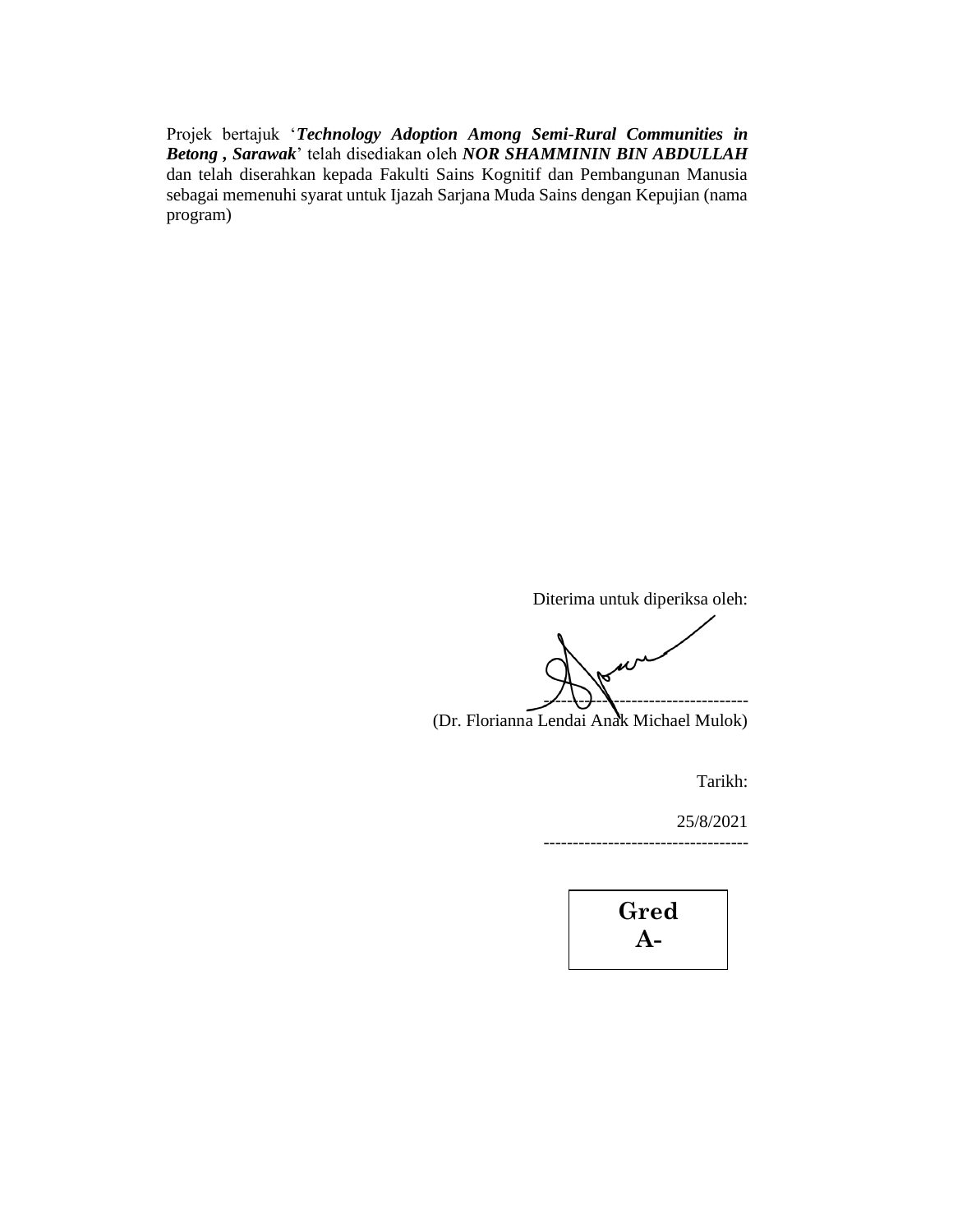The project entitled '*Technology Adoption Among Semi-Rural Communities in Betong, Sarawak*' was prepared by *NOR SHAMMIMIN BIN ABDULLAH* and submitted to the Faculty of Cognitive Sciences and Human Development in partial fulfillment of the requirements for a Bachelor of Science with Honours (*program*)

Received for examination by:

<u>-- U.S. ........................</u>

(Dr. Florianna Lendai Anak Michael Mulok)

Date:

25/8/2021 -----------------------------------

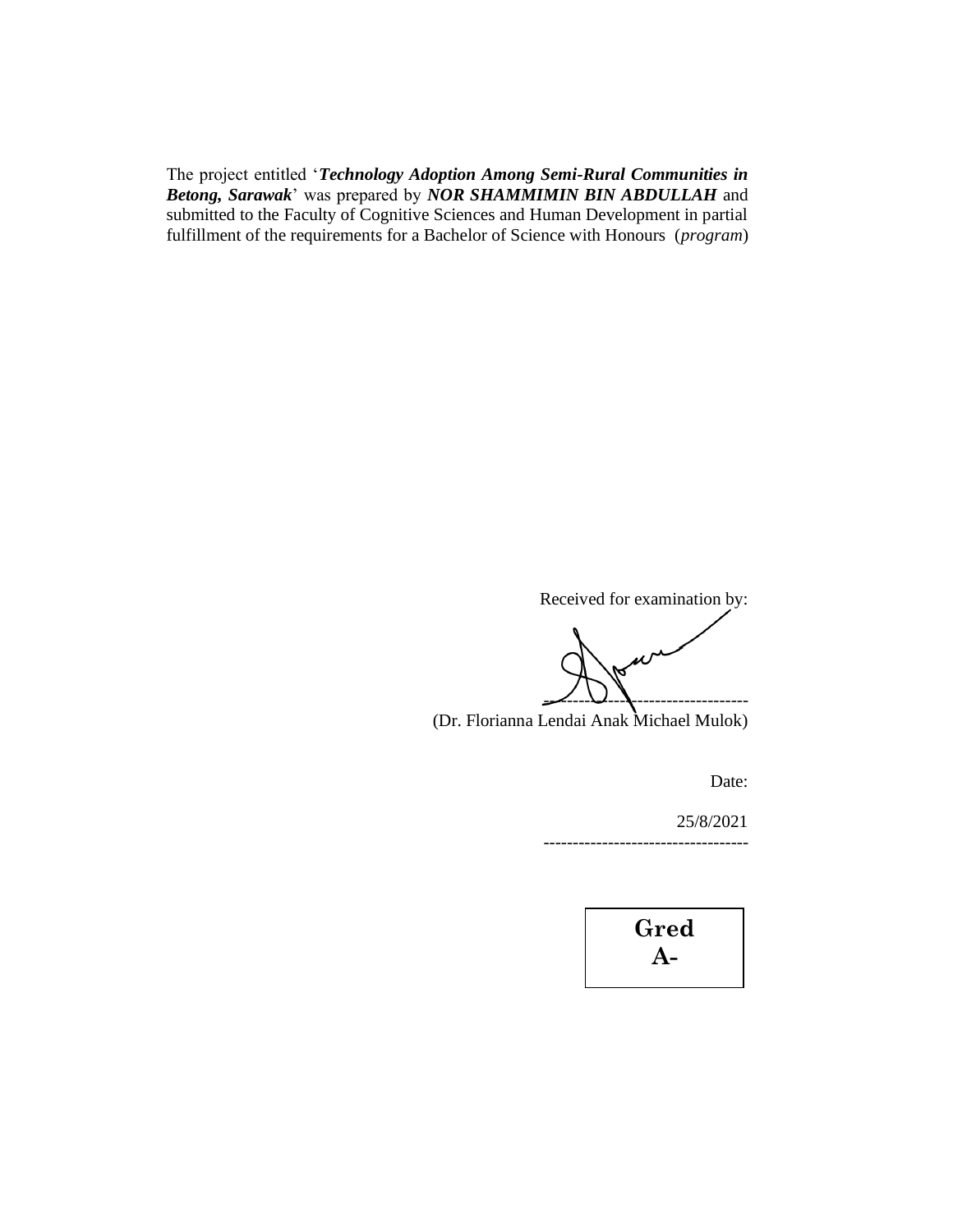| <b>Item</b>                          | <b>Title</b>                            | Page                                       |
|--------------------------------------|-----------------------------------------|--------------------------------------------|
|                                      |                                         | <b>Number</b>                              |
| Abstract                             |                                         | iiii                                       |
| Chapter 1 : Introduction             | 1.1 Introduction                        | 1                                          |
|                                      | 1.2 Background of study                 | $1 - 2$                                    |
|                                      | 1.3 Problem statement                   | $\overline{2}$                             |
|                                      | 1.4 Research Objectives                 | 3                                          |
|                                      | 1.5 Research Hypothesis                 | 3                                          |
|                                      | 1.6 Research Framework                  | $\overline{4}$                             |
|                                      | 1.7 Significance of study               | $\overline{4}$                             |
|                                      | 1.8 Definition of Terms                 | $\begin{array}{c} 5 \\ 5 \\ 5 \end{array}$ |
|                                      | 1.9 Limitation of study                 |                                            |
|                                      | 1.10 Scope of study                     |                                            |
|                                      | 1.11 Chapter Summary                    | 6                                          |
| <b>Chapter 2 : Literature Review</b> | 2.1 Introduction                        | $\overline{7}$                             |
|                                      | 2.2 Discussion of Related Issues        | $7 - 8$                                    |
|                                      | 2.3 Discussion of Related theory        | 8                                          |
|                                      | 2.4 Discussion of Past Similar Findings | 9                                          |
|                                      | 2.5 Practical Discussion                | 9                                          |
|                                      | 2.6 Chapter Summary                     | 9                                          |
| Chapter 3 : Research Methodology     | 3.1 Introduction                        | 10                                         |
|                                      | 3.2 Research Design                     | 10                                         |
|                                      | 3.3 Population, Sample, & Sampling      |                                            |
|                                      | Procedure                               | 10                                         |
|                                      | 3.4 Instrument                          | 10                                         |
|                                      | 3.5 Pilot Study                         | 11                                         |
|                                      | 3.6 Validity and Reliability            | 11                                         |
|                                      | 3.7 Ethics of Study                     | 11                                         |
|                                      | 3.8 Data Collection Procedure           | 12                                         |
|                                      | 3.9 Data Analysis Procedure             | 12                                         |
|                                      | 3.10 Chapter Summary                    | 12                                         |
| Chapter 4 : Findings                 | 4.1 Introduction                        | 13                                         |
|                                      | 4.2 Respondents Demographic             | $13 - 14$                                  |
|                                      | 4.3 Kolmogorov-Smirnov Normality        |                                            |
|                                      | Test                                    | 15                                         |
|                                      | 4.4 Discussion                          | $16 - 20$                                  |
|                                      | 4.5 Summary of Findings                 | 21                                         |
|                                      | 4.6 Chapter Summary                     | 22                                         |
| Chapter 5 : Summary, Discussion,     | 5.0 Introduction                        | 23                                         |
| and Recommendations                  | 5.1 Research Summary                    | 23                                         |
|                                      | 5.2 Discussion                          | 24-27                                      |
|                                      | 5.3 Implication and Recommendation      | 27-28                                      |
|                                      | 5.4 Conclusion                          | 28                                         |
| References                           | List of References                      | 29-31                                      |
| Appendices                           | Appendix A: Questionnaire               | 32                                         |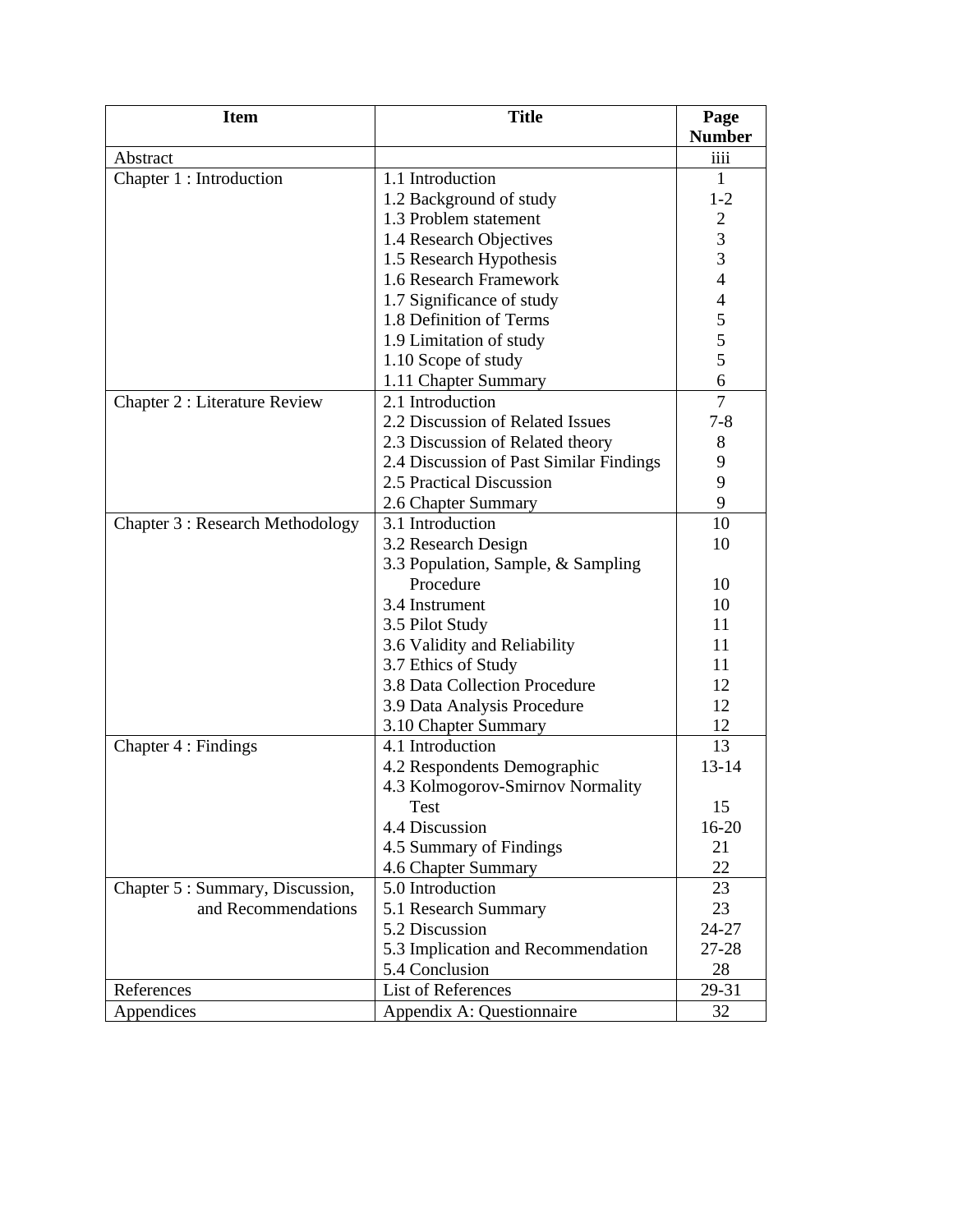#### **ABSTRACT**

The purpose of the researcher conducting this study is to measure the level of technology adoption for semi rural communities in Betong, Sarawak. The researcher chose people who live in Betong to become the target population for this study to cover the gap, which is no study on technology adoption has been made in that particular area. For this study, a quantitative research method has been used to allow the researchers to get the information from employees that are working in the semi-rural communities area in Betong, Sarawak. The reason why researcher choose to use the quantitative approach is to get objective information on technology adoption for semi-rural communities. This method will allow the researcher to get the conclusions from the research hypotheses. In conclusion, the findings of this study indicates that all the hypothesis are accepted. This can be concluded that the all the independent variables for this study has no significant relationship towards technology adoption on communities in semi-rural area, Betong, Sarawak.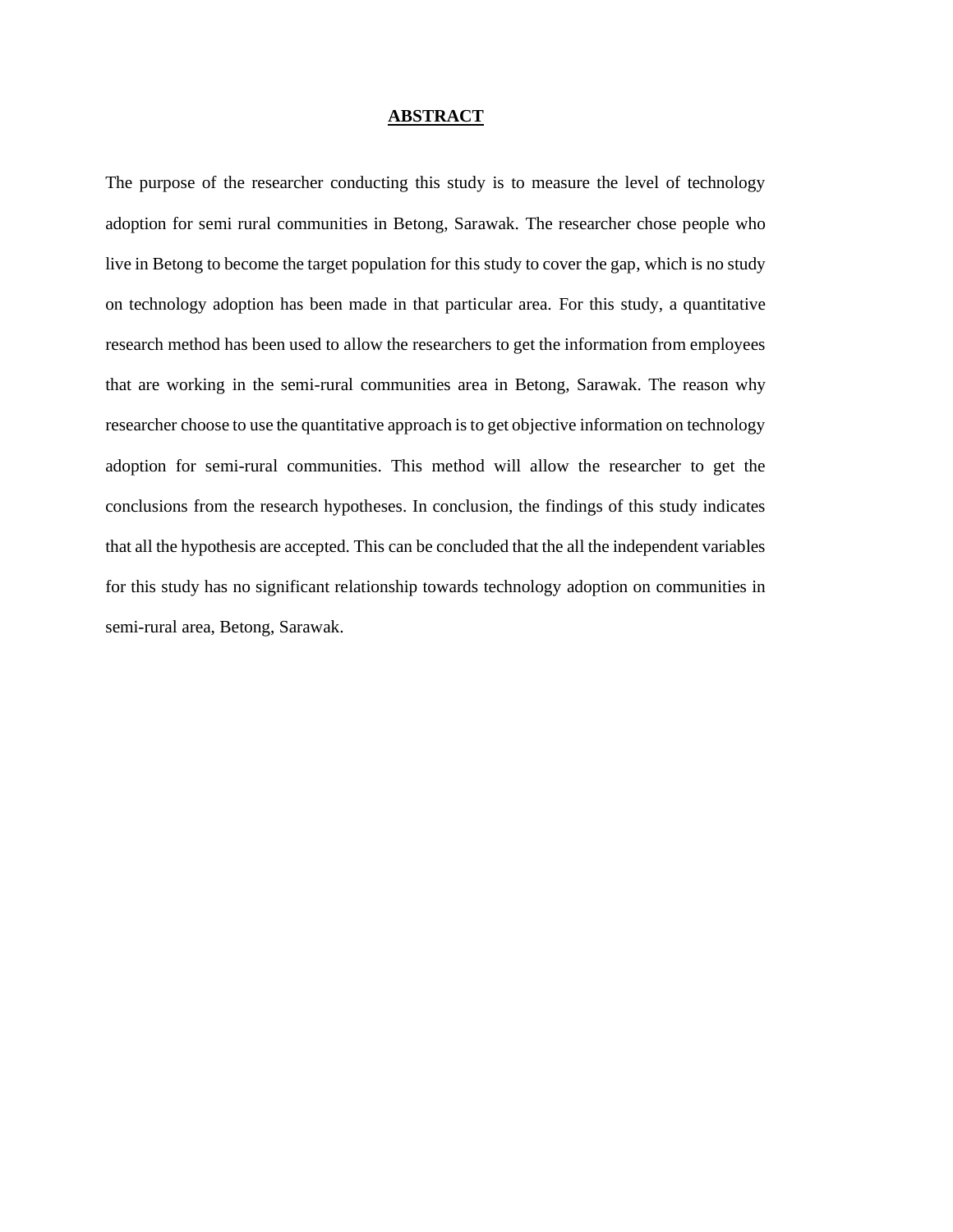# **Chapter 1 Introduction**

#### **1.1 Introduction**

The purpose of the researcher conducting this study is to measure the level of technology adoption for semi rural communities in Betong, Sarawak. This chapter also will provide more information on background of study, problem statement, research objectives, research questions and hypothesis, research framework, limitations of the study and definition of terms.

# **1.2 Background of study**

Information and Communication Technology is what ICT stands for. It refers to technologies that through telecommunications, provide access to information. It is similar to Information Technology (IT) but emphasizes mainly on technologies of communication. This includes the internet, mobile phones, cellular networks and other forms of communication. The technology such ICT uses in daily life can not be inevitable. It plays a major role as a changing agent for the country to develop. Malaysia can be categorized as a developing country that arises with technology adoption for economic development purposes. Malaysia comes with a vision that embraces the ICT technology to become a tool that helps to achieve Malaysia as a developed country in 2020 (Minges and Gray, 2002). Technology such as an internet for communication are one example of the rapid changes agent for the country such as Malaysia to become a developed country.

In the 1990s, Malaysian government sector started to use the ICT as a plan to modernising the sector such as education, administration, business, information for the public and researchers (Buyong, 2001). The emerging e-Government system for the uses of public employees and public citizens are examples of IT technology for the changes and improving the productivity of employees. This is the example of a plan that the government took to improve the productivity of the economy by promoting ICT technologies as a strategic effort to enhance the communication system that directly contributes to the positive changes to certain populations, especially for the rural areas.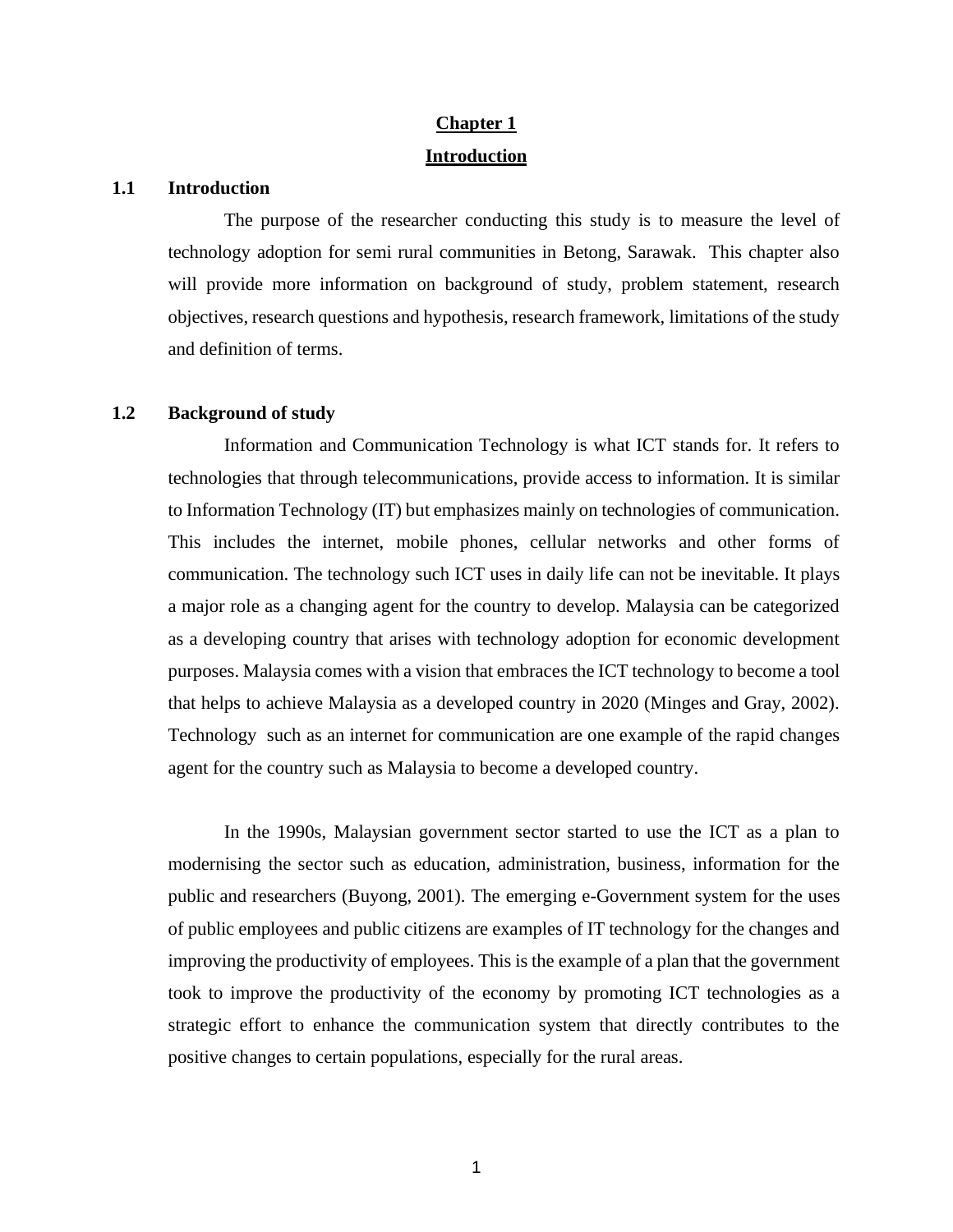IT has been used in developed countries to establish comparative advantages in industry and different areas (Apulu & Latham, 2009). In private companies, governments and research, Information Technology (IT) plays a significant role in enhancing productivity and efficiency (Al-Gahtani, 2003).

In Sarawak, there still consists of rural and semi rural communities. Semi-rural communities usually live in an area where the places are still in development areas. This research will measure the level of technology adoption for semi-rural communities in Betong, Sarawak. The researcher chose people who live in Betong as a target population because it was still counted as a semi-rural area. This study will explore more on the factors that affect the people who live in Betong who face the problem of adopting the technology and the internet.

# **1.3 Problem statement**

For the rural area such as Betong, there is a problem for communities who live there to adopt the technology. Despite some of the technology that has been provided such as IT infrastructure at that location, the community who live there might have difficulty adapting to it. In the study to examine the technology adoption for semi rural communities in Betong, there are 34 respondents who have been selected to answer the questionnaire for this study. The aim of this study is to measure the level of technology adoption for the rural community in Betong, Sarawak. The main activity involves collecting data for the process of evaluating the awareness of technology adoption on that location. It is important to determine the level of technology adoption and what factors influence the rural community to accept and refuse to use technology. Past related study such as A Test of the Technology Acceptance Model for Understanding the ICT Adoption Behavior of Rural Young Entrepreneurs by Zaremohzzabieh et. Al (2015), did not cover the gap of issues that the rural communities are facing to adopt the technology. The researcher chose people who live in Betong to become the target population for this study to cover the gap, which is no study on technology adoption has been made in that particular area. In conclusion, this study needs to be conducted to determine the adoption of technology among government servants in rural areas.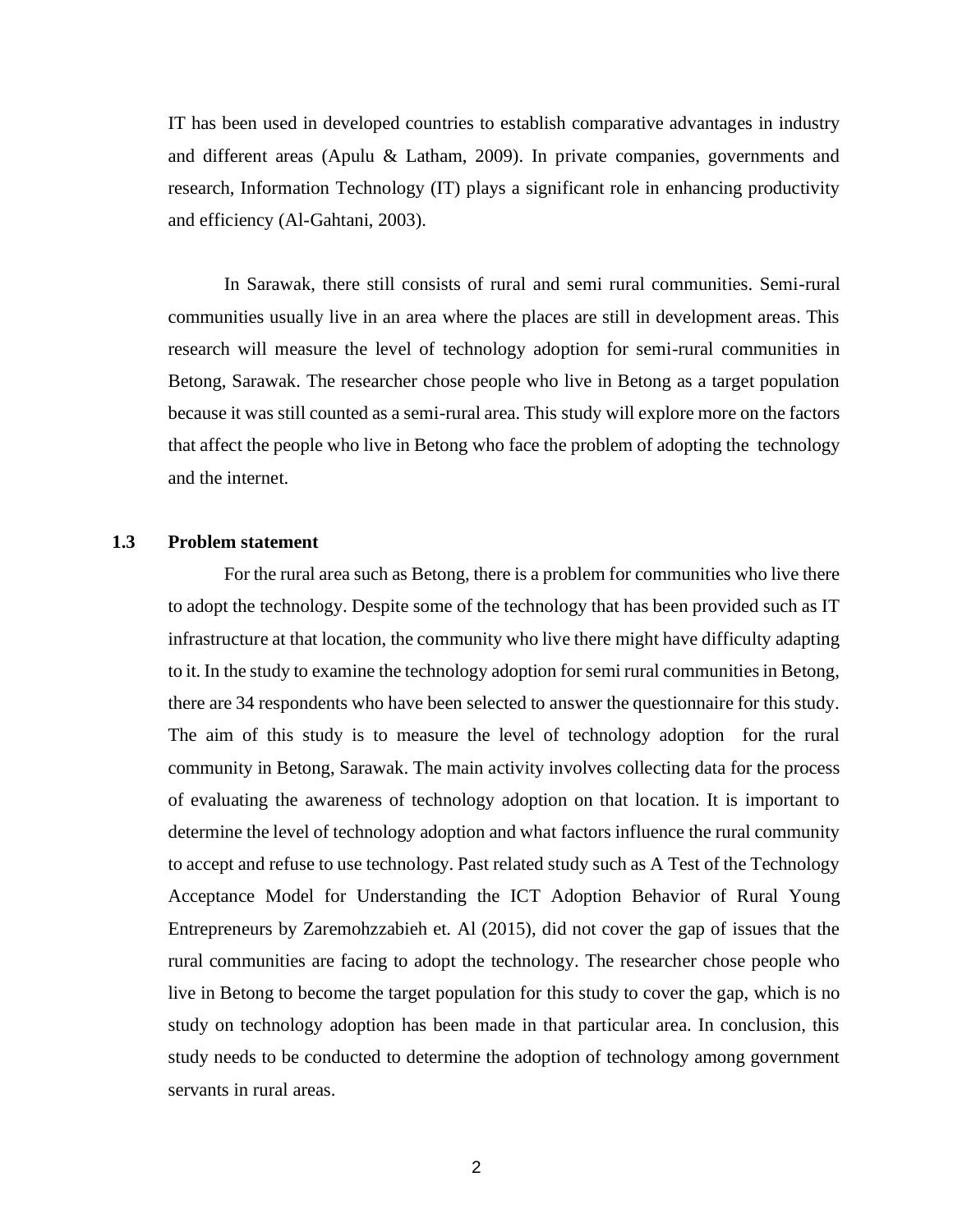# **1.4 Objectives**

The general objective of this study is to measure the level of technology adoption for semi rural communities in Betong, and the specific objectives of this study is:

- a) To determine the relationship between access to technology and internet with technology adoption.
- b) To determine the relationship between internet availability with technology adoption.
- c) To determine the relationship between device usage with technology adoption.
- d) To determine the relationship between the ability to use internet with technology adoption.
- e) To determine the relationship between attitude and perception towards internet with technology adoption.

# **1.5 Research Hypotheses**

Ho1: There is no significant relationship between access to technology and internet with technology adoption

Ho2: There is no significant difference between internet availability with technology adoption.

Ho3: There is no significant relationship between device usage with technology adoption.

Ho4: There is no significant relationship between ability to use internet with technology adoption.

Ho5: There is no significant relationship between attitude and perception towards internet with technology adoption.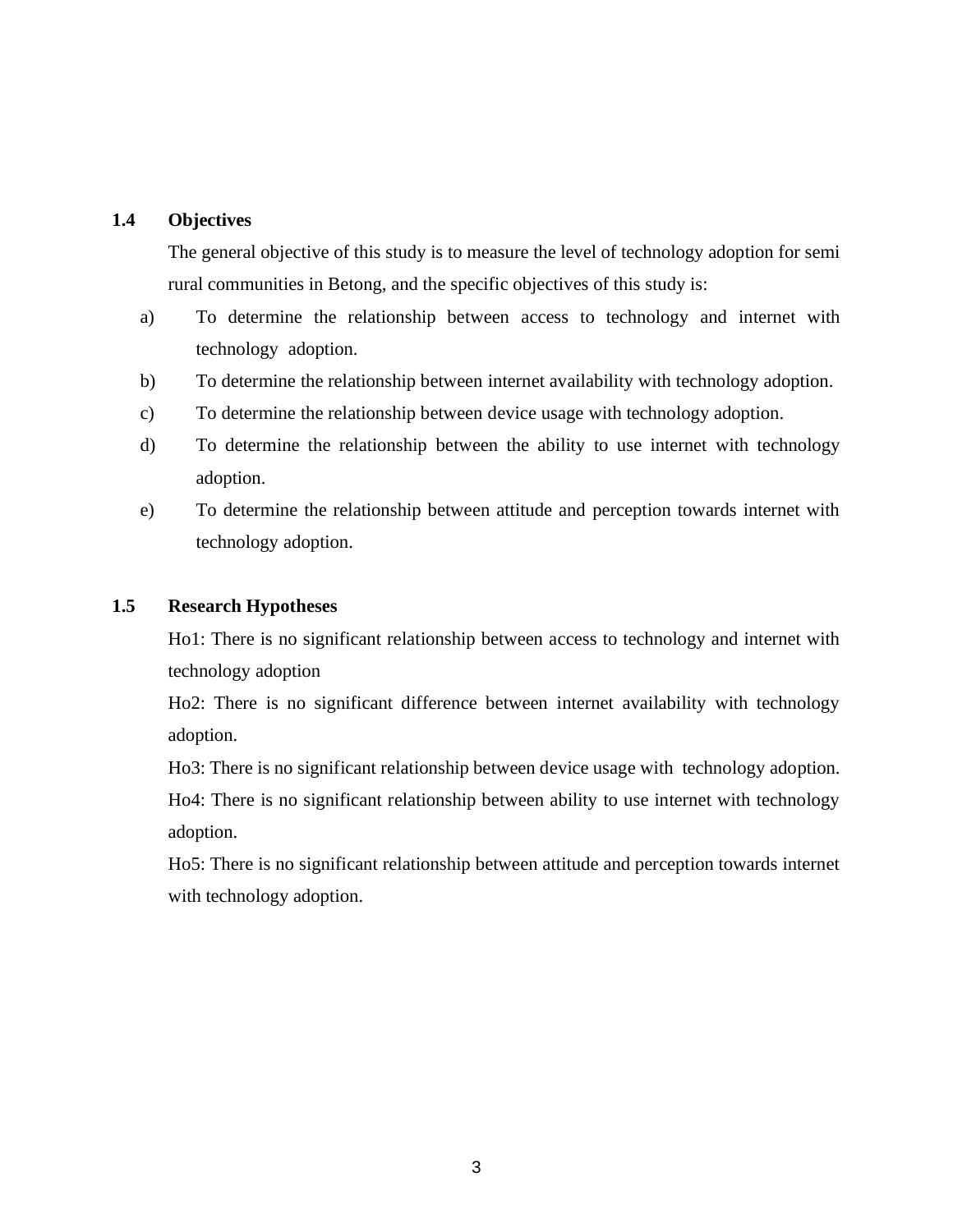# **1.6 Conceptual framework/ Research framework**



# **1.7 Significance of the Study**

The importance of this study is it can be used as supportive information for other researchers to conduct other research on technology adoption in rural or semi-rural areas. This study will cover the existing gap that affects the rural communities adapting technology and the internet for their daily life uses. As a result, this study will bring positive changes to the people who live in rural and semi-rural areas as the assessment of the basic needs to adapt technologies has been done, and the government can improve the utilities needs on that location.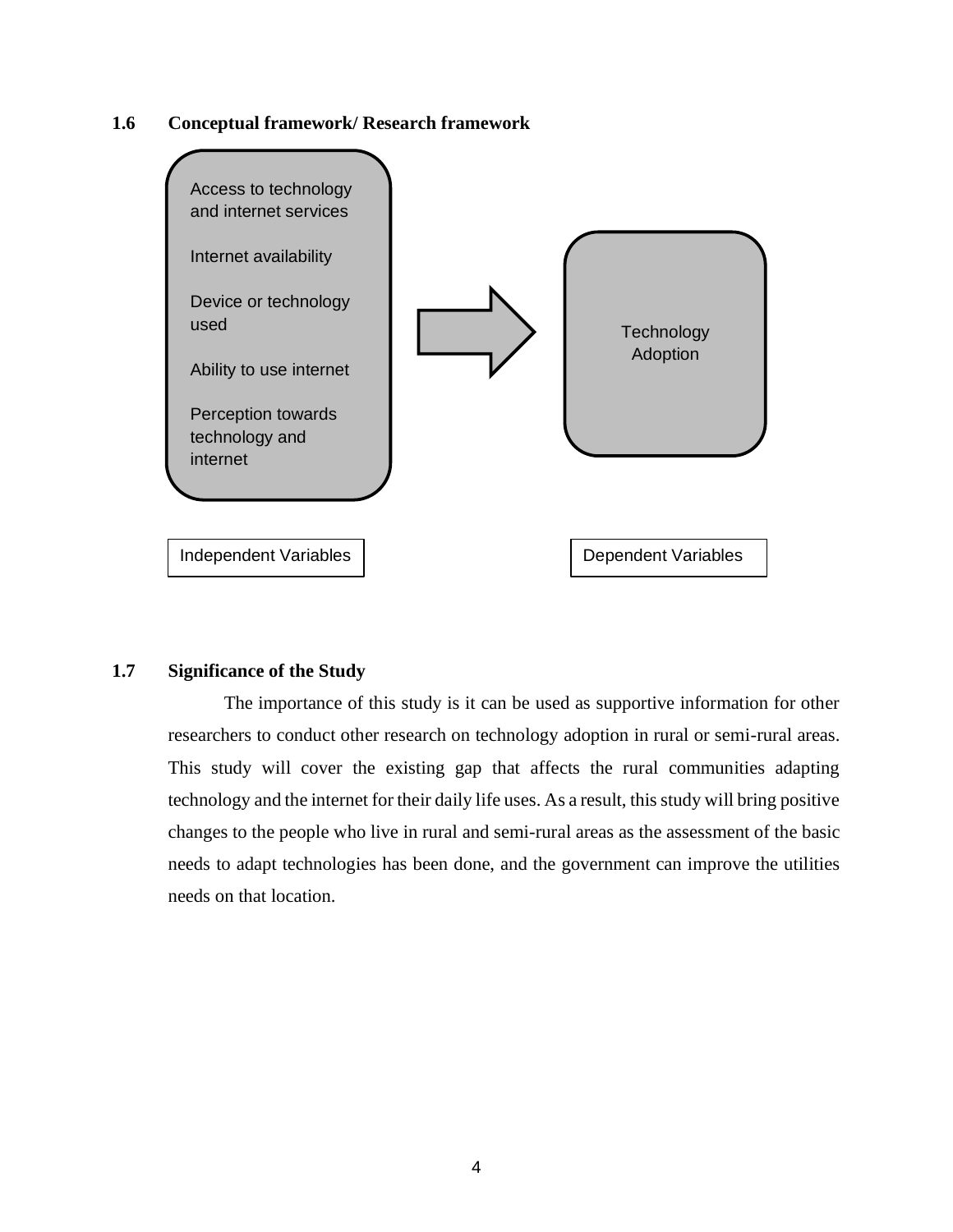# **1.8 Limitations of the Study**

In conducting this study, the researcher has specified several limitations. First, this research must be conducted by using a quantitative approach which is collecting data by questionnaire. Then, the respondents that need to be selected must live in a semi-rural area such as Betong in order to get the best data for this study.

# **1.9 Definition of Terms**

**Perceived usefulness (PU)** – according to Davis (1989), PU relates to the degree to which a person thinks that using a specific information system will increase his or her job efficiency. The definition of Davis follows from the definition of the word "useful," i.e. capable of beneficial use. It represents the technology itself's extrinsic attributes, such as task efficiency and task effectiveness.

**Perceived ease of use (PEOU)** – according to Davis (1989), PEOU refers to the technology's features, e.g. ease of use, easy to understand, flexibility; in other words, the degree to which a person feels that it would be effortless to use a specific information system. The definition of Davis derives from the definition of the word "ease," i.e. freedom from challenging or large effort.

#### **1.10 Scope of Study**

The key problem to be explored in the study is how technology adoption patterns among rural communities in Betong in terms of new type of technology utilized, communities attitude, challenges in adopting and knowledge improvement towards technology adoption.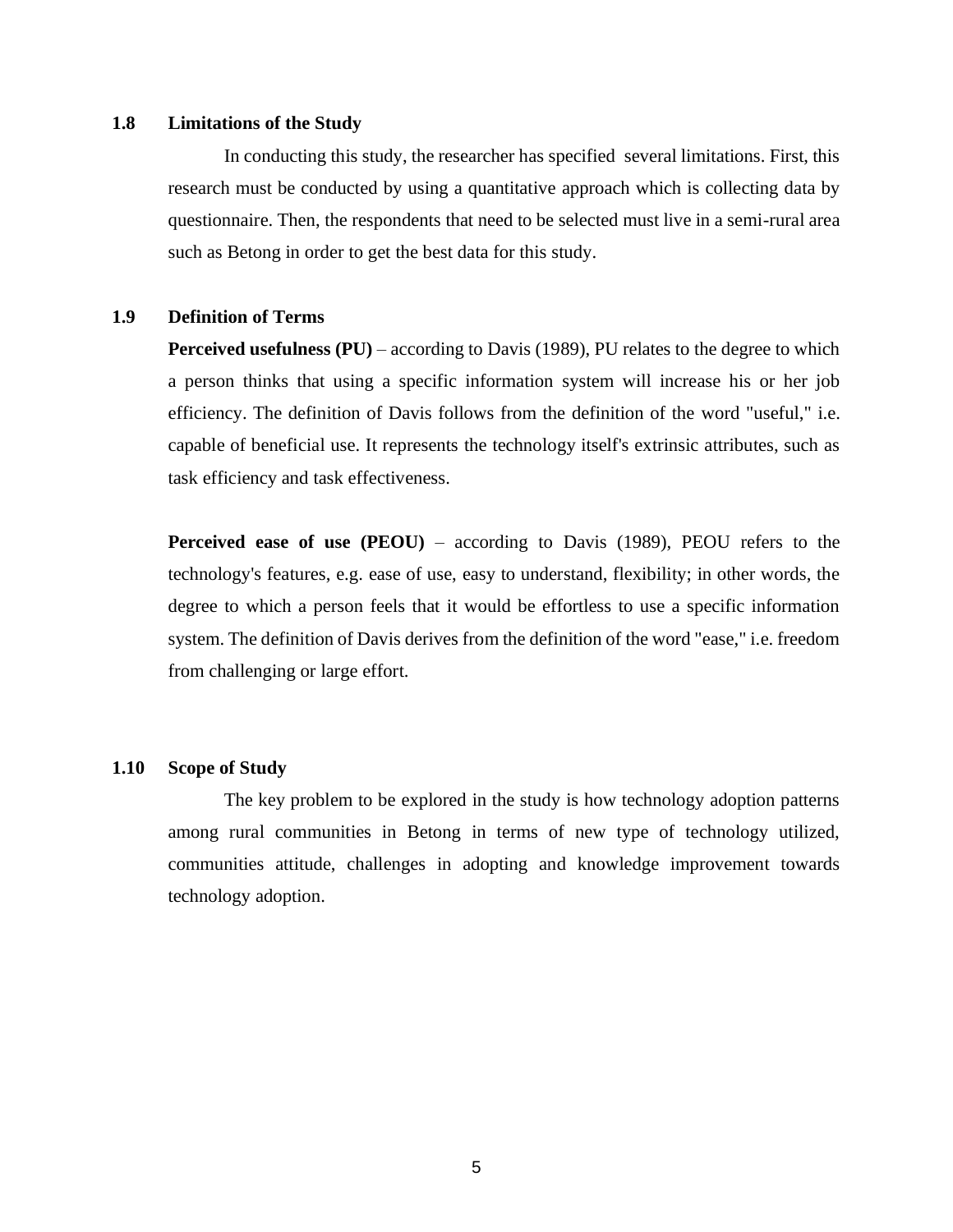# **1.11 Chapter Summary**

This chapter has focused on discussing the background of study, problem statement and the objectives of the study on the measure of the level of technology adoption for semi rural communities in Betong. The research hypotheses, conceptual framework, the significance of study, limitation of the study, and definition of term also have been discussed in this chapter. The following chapter will provide more discussion and explanation on literature review for this study.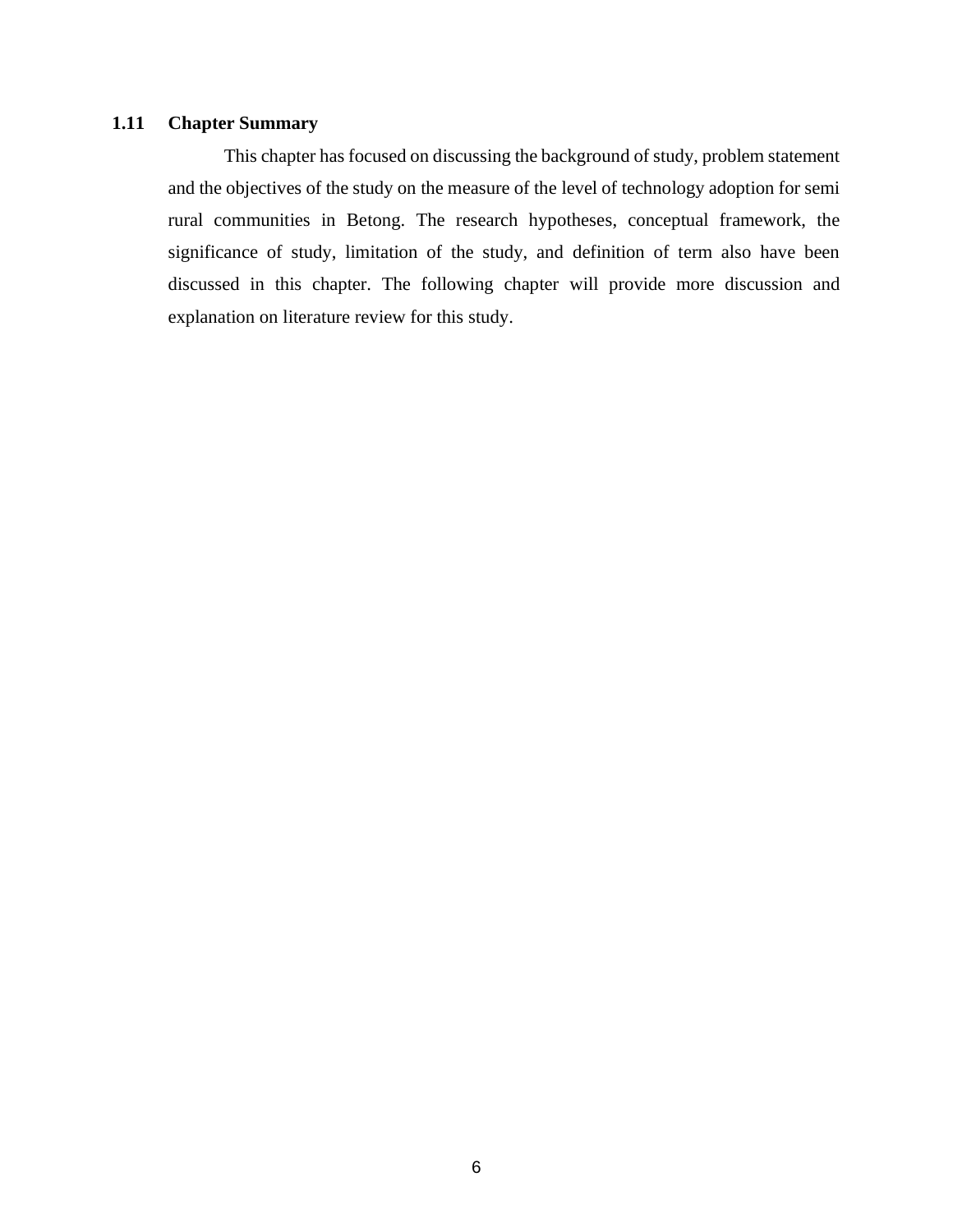# **Chapter 2 Literature review**

### **2.1 Introduction**

There were several theories that led this study to further understanding of the attitudes and technology adoption. This chapter will provide further explanation on issues related to topic, related theories, past similar findings, and practical discussion. This chapter is important for readers to understand more on the issues and theory related to the topic.

# **2.2 Discussion of issues related to topic**

# **a) Government Policy**

A strategic policy framework for the acquiring and use of IT for social and economic growth is to be provided by governments. Because of weak policies and inadequate IT sector investment, the growth of IT infrastructures in emerging economies has been lagging behind those in developed countries (Laryea, 1999). Many developing countries have poor policies in the field of information technology and this has created a problem with the development and implementation of information technology. The governments recognise the need for and the importance of IT, but there has been little practical action in this area (Enakrire & Onyenania, 2007). Developed countries were already invested in IT infrastructure growth and maintenance, while developing countries have done nothing. Many emerging economies do not have the resources in their respective countries to develop information technology. Rather to ensure the advancement of information technology, they depend on major foreign assistance. Also, developed countries have not done much to support developing nations to improve their infrastructure for information technology (Laryea, 1999). Without modification, many developing countries import technology and its inventions to suit their climate and culture (Akubue, 2002).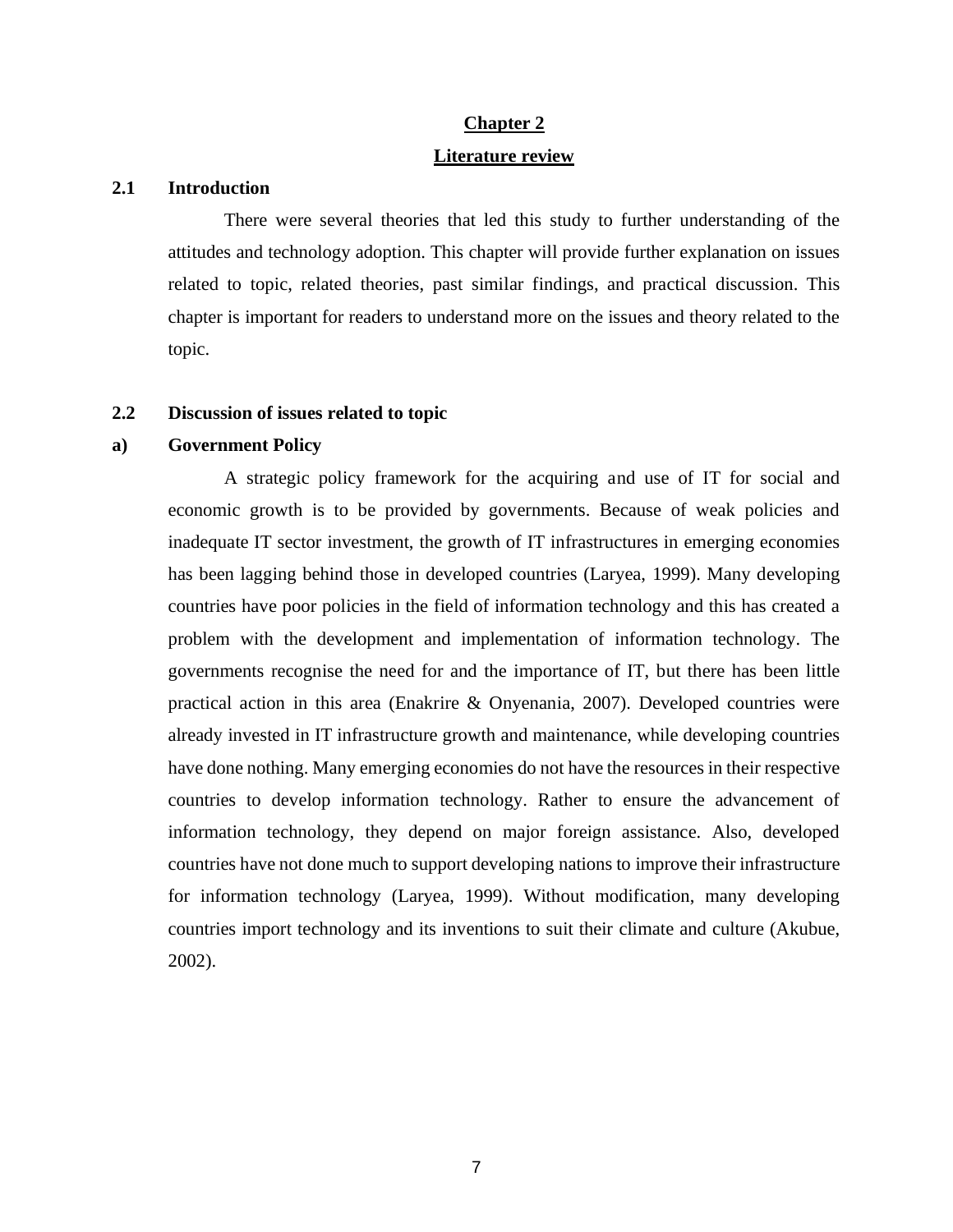#### **b) Infrastructure**

The infrastructure for information technology consists of computers, software and all telecommunications system components required to allow the efficient transmission and management of data (Enakrire & Onyenania, 2007). In order to run the system effectively, it also requires IT experts designing, installing, maintaining and repairing systems and trained IT technicians (Laryea, 1999). The major cause of stagnation in the development of information technology in developing countries is poor basic information technology infrastructure (Omekwu, 2003). In developing countries, the essential infrastructure and networks to facilitate IT transformation, implementation and growth are lacking. This has made it difficult to access telecommunications, computing and the Internet (NEPAD, 2003). In every country, the basic national IT infrastructure that is accessible to people and linked to the global is of vital importance and should be effectively introduced into the country's socio-economic and business life. Such IT services, including access to hardware and software, are still limited in many developing countries.

#### **2.3 Discussion of Related Theory**

### **a) Technology Acceptance Model (TAM)**

The Technology Acceptance Model (TAM) by Davis (1989) has been widely used by researchers to access the technology adoption studies. (Alshare & Alkhateeb, 2008). Technology Acceptance Model has outlined perceived usefulness and the use intentions as it relates to social impact and cognitive instrumental processes. The determinants of the perceived usefulness construct must be recognized because it drives use intentions and how these determinants effect changes over time, with increasing use of the technologies. The causal link between perceived ease of use (PEOU), perceived usefulness (PU), attitude (AT), and behavioural intention (BI) is included in TAM. PU and PEOU are the key factors in BI, which is explained by AT, according to TAM. Furthermore, TAM suggests that different external variables such as consumer traits and organisational elements influence PU and PEOU. By affecting beliefs (PU and PEOU) and AT, external variables are likely to influence BI, and then to affect actual behaviour.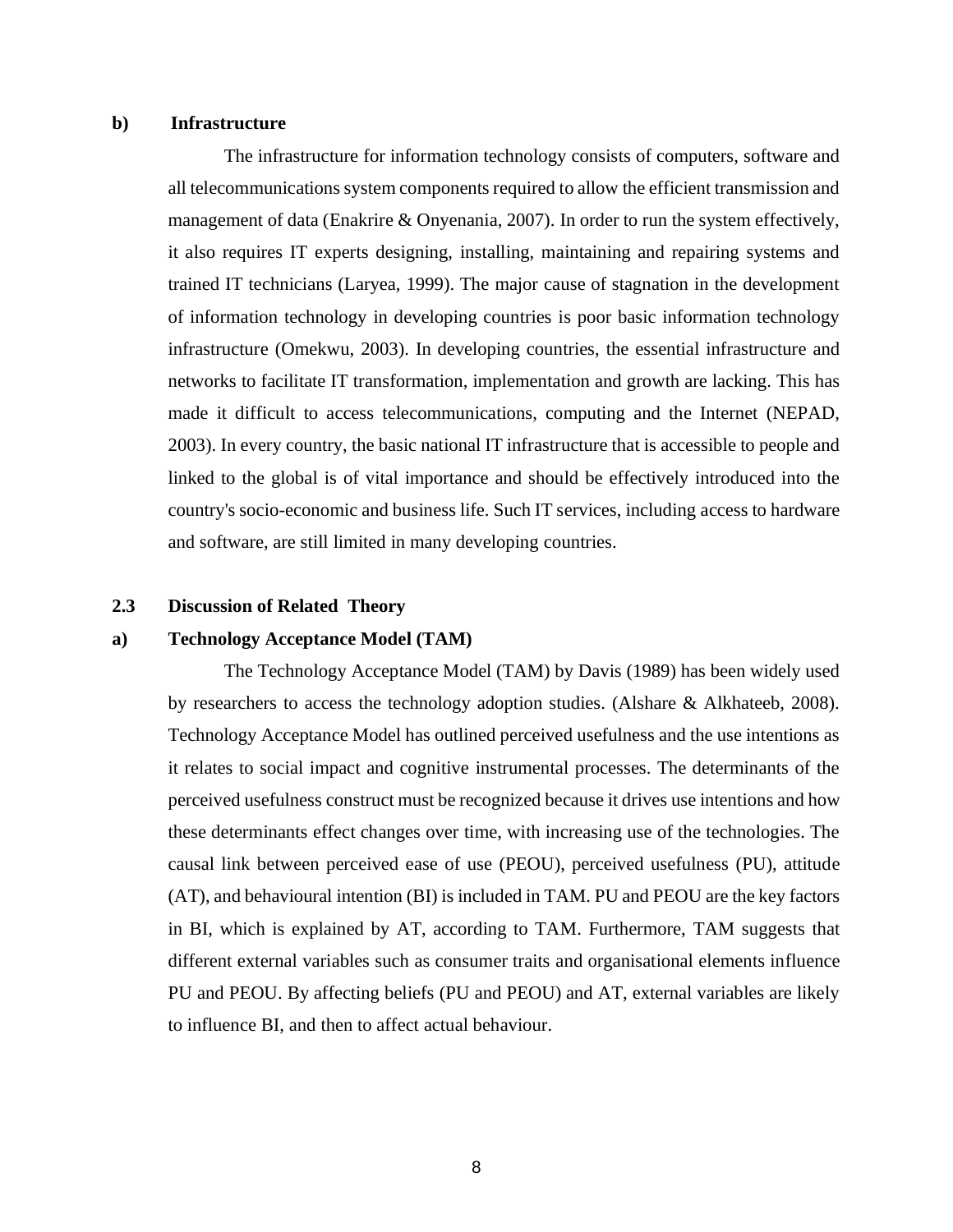# **2.4 Discussion of past similar findings**

According to Zaremohzzabieh, Zeinab & Abu Samah, Bahaman & Muhammad, Mahazan & Omar, Siti & Bolong, Jusang & Hassan, Md Salleh & Shaffril, Hayrol. (2015), information and communication technologies (ICTs) provide young rural entrepreneurs with new ways to strengthen their businesses. The complexities of implementing and using ICTs, however are hindering these companies from being drivers of rural economic growth and job creation. The findings indicated that TAM is robust enough to measure the dimensions of the adoption of ICT by young entrepreneurs through the model, accounting for 55% of the variance mostly in intention to use ICT. They also suggested that the relationship between the usefulness of ICT and entrepreneurial purpose was partially mediated by the attitude towards entrepreneurship.

# **2.5 Practical discussion**

Government policy have brought the effects on development of technology adoption, this also affecting the infrastructure for Information Technology (IT). Those types of causal have been highlighted by Technology Acceptance Model (TAM) to indicate the influencer of individual to using IT. The factor of this issue is perceived ease of use (PEOU), perceived usefulness (PU), and due to lack of infrastructure provided to rural communities in order to adopting the technology.

# **2.6 Chapter summary**

This chapter has provided and discussed all the relevant theoretical literature that has been used in conducting this study which is Technology Adoption for Semi-Rural Communities in Betong, Sarawak. These reviews lead the researcher to develop the conceptual framework of this study. The following chapter will discuss more on the methodology of the research.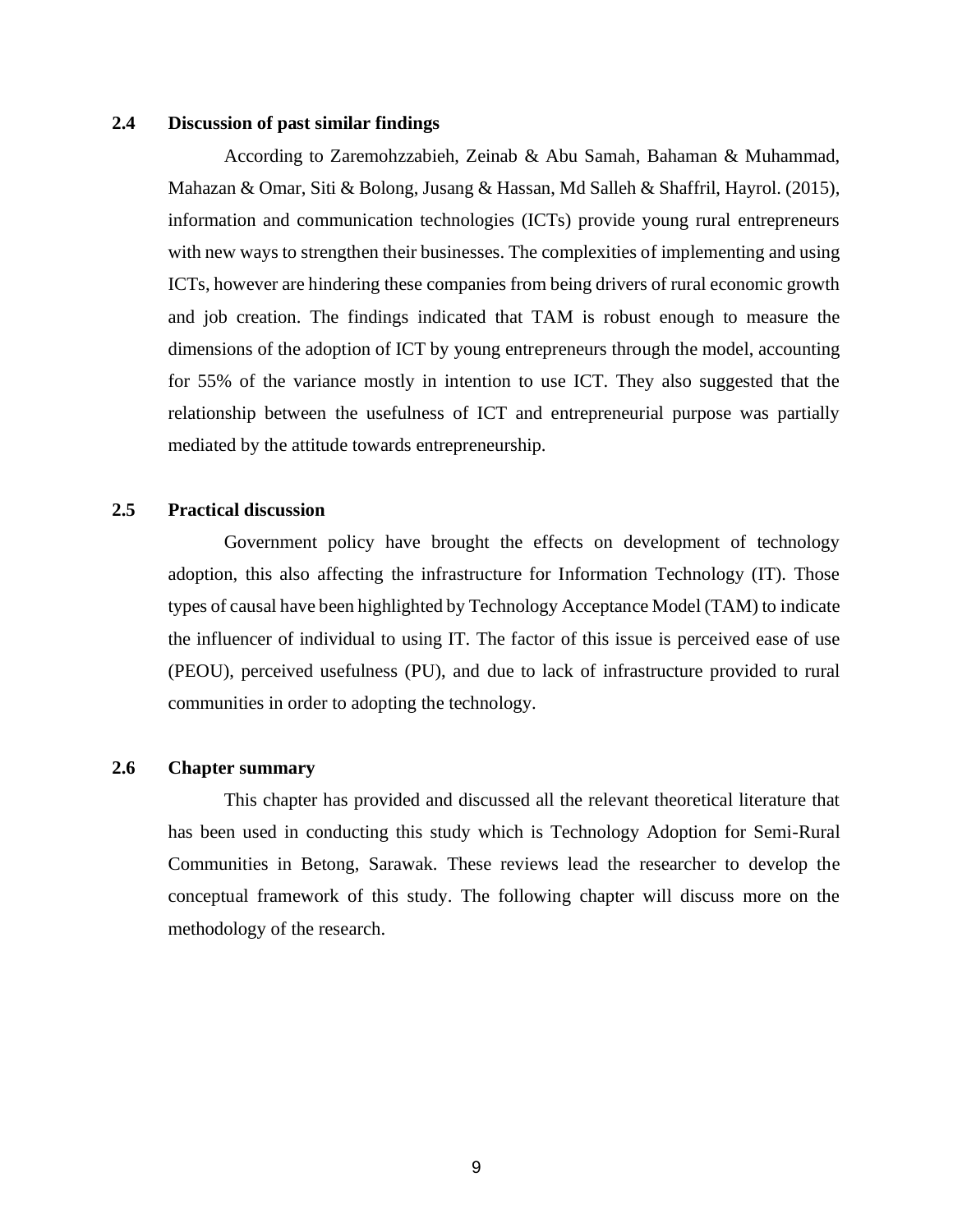# **Chapter 3 Methodology**

## **3.1 Introduction**

This chapter will provide more information on research design, population, sample and sampling procedures, instrument, pilot study, validity and reliability, ethics of the study, data collection procedure, data analysis procedure and chapter summary. This chapter is important to provide the methodology of this study.

### **3.2 Research design**

For this study, a quantitative research method has been used to allow the researchers to get the information from employees that are working in the semi-rural communities area in Betong, Sarawak. The reason why researcher choose to use the quantitative approach is to get objective information on technology adoption for semi-rural communities. This method will allow the researcher to get the conclusions from the research hypotheses.

## **3.3 Population, sample & sampling procedure**

For the population, the researcher has set the target to choose employees working in semi-rural communities areas in Betong, Sarawak. The informant has been selected by using a cluster sampling method to make sure that the researcher gets the unbiased informant for this study.

# **3.4 Instrument**

For the instrument, this research has adopted the Technology Adoption Community questionnaire. This questionnaire consists of 6 sections, which is Section A (access to the technology and internet services), Section B (Internet), Section C (Technology or device usage), Section D (The Ability to Use Internet), Section E (Attitude and Perception Towards Internet), and Section F (Demographic).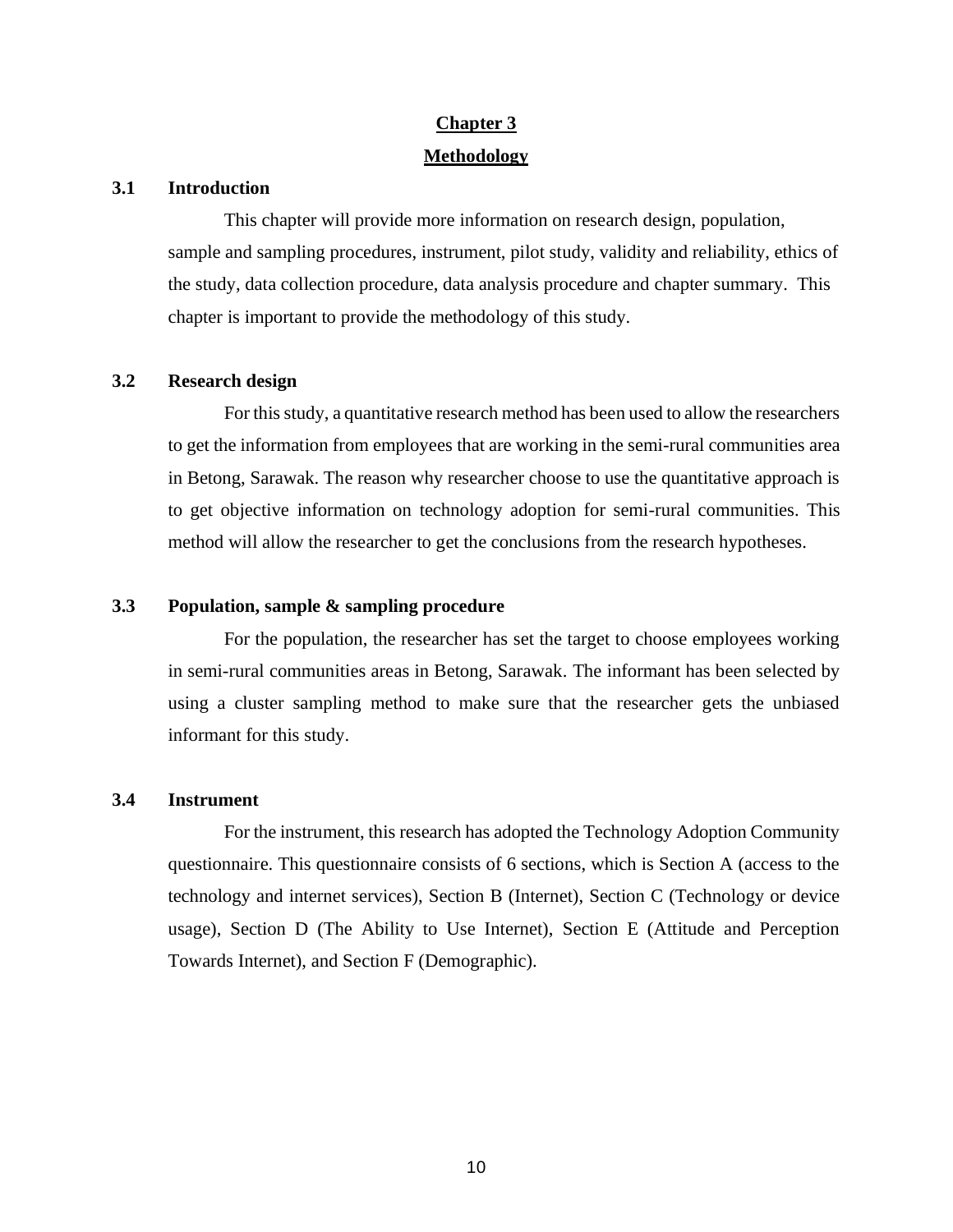# **3.5 Pilot study**

Pilot study can be referred to as a small scale version or trial of a certain research instrument before conducting it on a major study (Polit et al., 2001). The researcher has conducted a pre-test on the research instrument before conducting a real research with the informant. The purpose of a researcher conducting a pre-test on the questions for an interview is to ensure the language and the questions can be easily understood by the informant. The pilot study is also important for researcher to improve the quality of the questions in order to get the quality data for the study.

# **3.6 Validity & reliability**

In order to keep the integrity of these research findings, the threat to validity and reliability is important to be identified. Validity is concerning the evaluation aspect whether the research evaluates what is supposed to be evaluated (Zohrabi, 2013). The researcher needs to narrow the characteristics of the sample for this study. The individual that does not meet the characteristics to be respondent cannot be selected to answer the questionnaire (Cresswell, 2014). Then, for reliability of the research, the research is considered reliable when there is high positive correlation.

# **3.7 Ethics of the study**

To ensure the researcher uphold the ethics for this research, the first thing researcher need to do is to get the approval from the organization manager to conduct the research. Then, the researcher does not force the informant to give their response or answer to the questionnaire questions. Next, the researcher will ensure the data about informants such as name, address and other personal data not be mentioned in the research report. Lastly, before conducting the survey with the respondents, the researcher need to conduct pilot study in order to improve the quality of the questions for the interview session.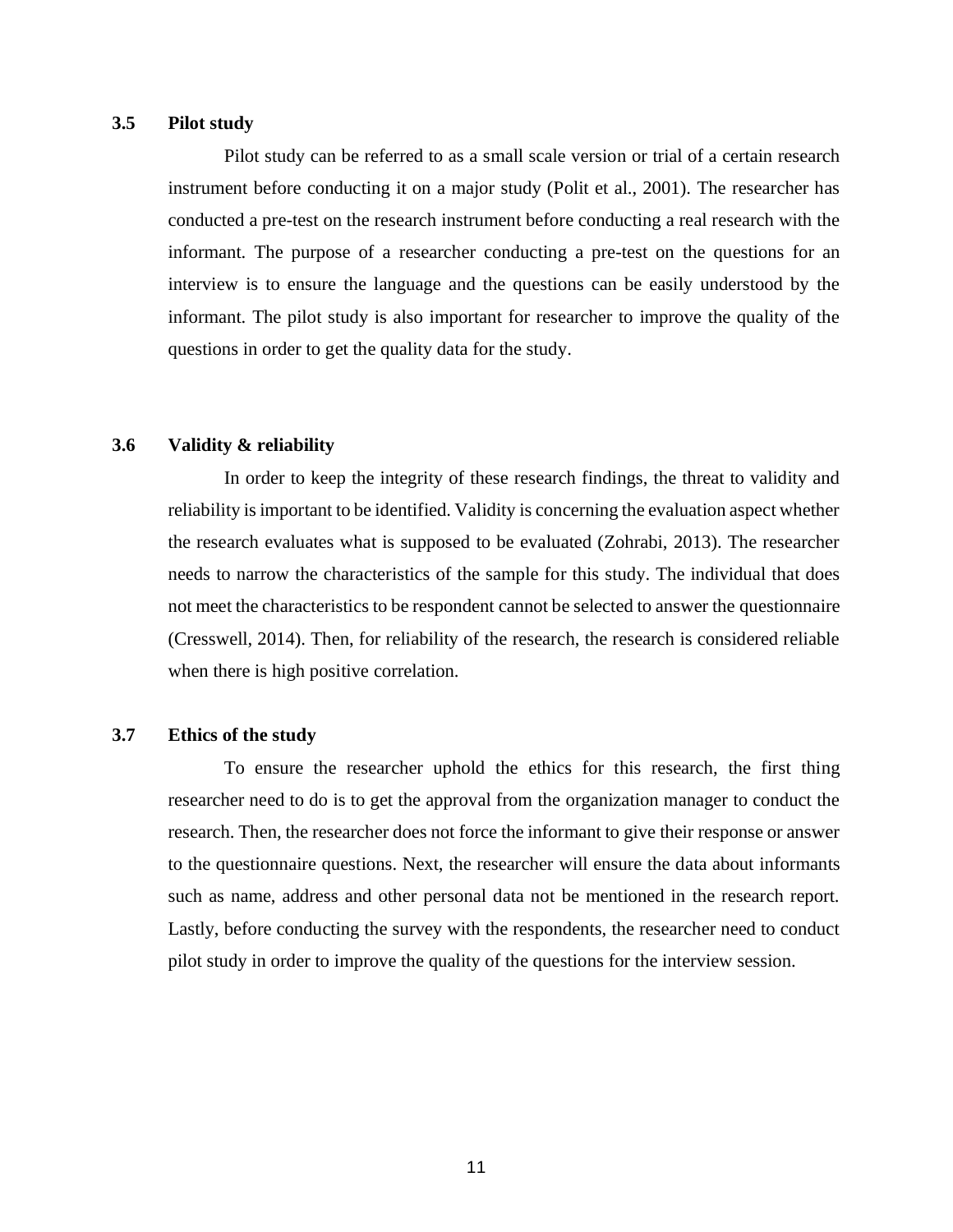# **3.8 Data collection procedure**

For the data collection procedure, the researcher has explained the detail about the study and requesting participants permission to become the respondent for this study. In order to give the flexibility for the employees to answer the questionnaire, researcher give two weeks for the employees to answer the questionnaire. In order to prevent the transportation issues, researcher have distributed questionnaires to where the employees are working so that the employees do not need to go somewhere and get the questionnaire from the researcher.

# **3.9 Data analysis procedure**

For data analysis procedure, the researcher has used the IBM Statistical Package for the Social Science (SPSS) Version 22 to test the hypotheses. All the answers from the questionnaire have been coded before being analyzed. Spearman's correlation coefficient has been used in order to test the relationships between variables and significance. The confidence levels for the correlations were 0.05, and the results have been present in diagrams and tables.

# **3.10 Chapter Summary**

This study has been conducted to 34 employees from the semi rural communities in Betong, Sarawak. The quantitative approach has been used to get more in depth information about technology adoption and semi-rural communities in Betong, Sarawak. This type of research method is usually conducted in a number of sample size which is 30 respondents minimum. The researcher is also conducting a pilot study on a research questionnaire which is to ensure the question and language can be easily understood by the informant in order to get the quality data for this study.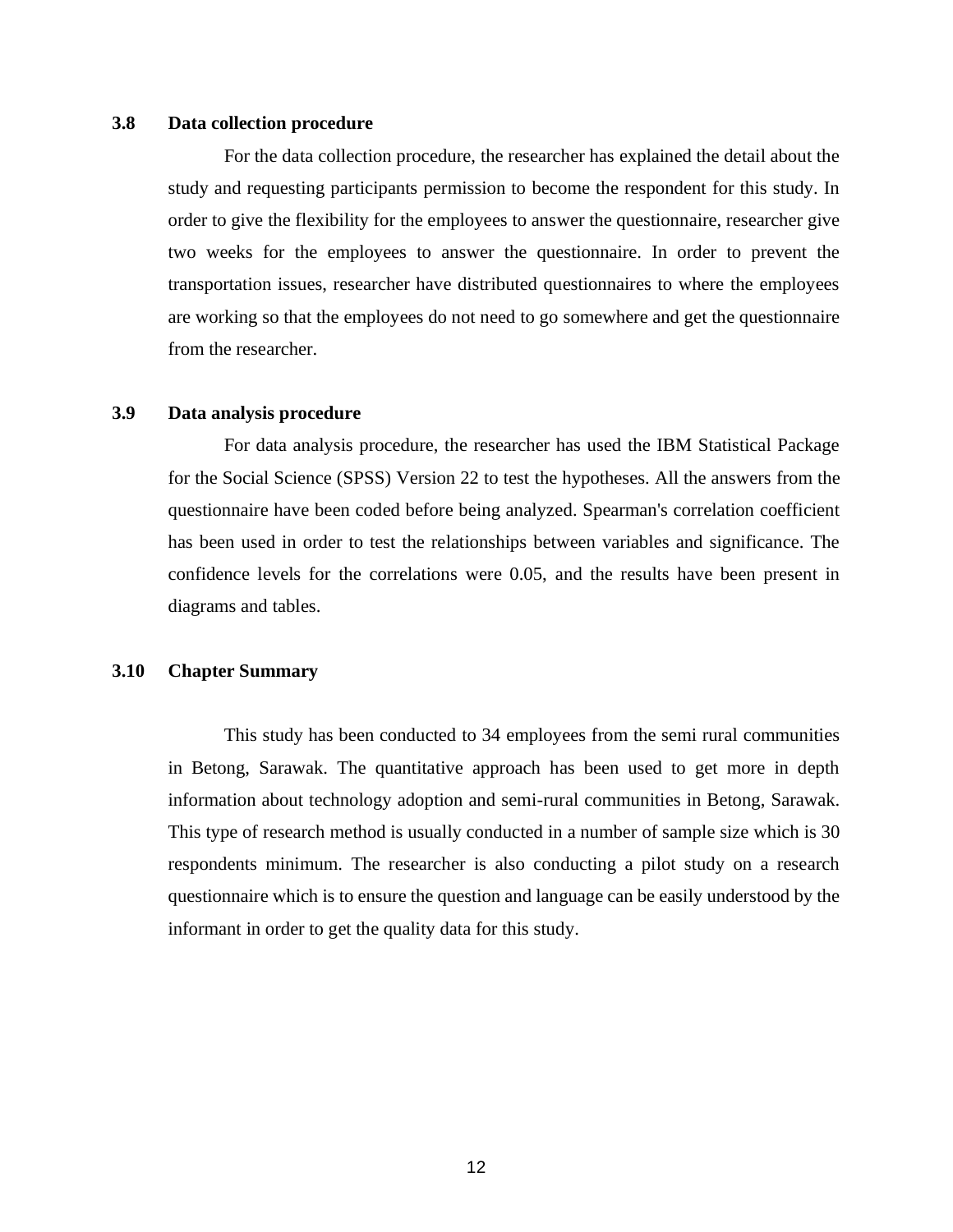# **Chapter 4**

#### **Findings and Discussion**

# **4.1 Introduction**

This chapter will discuss more on the respondent demographic, Kolmogorov-Smirnov Normality Test, Spearman's correlation, summary of findings and chapter summary.

# **4.2 Respondents Demographic**

### **4.2.1 Gender**

The respondents demographic is obtained from the Section F of the questionnaire.

Based on Table 1, it shows that the total of number respondents for this study is 34 respondents, and majority of the respondent for this study is male respondents, which is 19 respondents (55.9%), and for the female respondents is 15 respondents (44.1%).

## **Table 1: Distribution of respondents based on the gender**

|       |        | Frequency | Percent | Valid Percent | <b>Cumulative Percent</b> |
|-------|--------|-----------|---------|---------------|---------------------------|
| Valid | Male   | 19        | 55.9    | 55.9          | 55.9                      |
|       | Female | 15        | 44.1    | 44.1          | 100.0                     |
|       | Total  | 34        | 100.0   | 100.0         |                           |

**Gender**

# **4.2.2 Housing Situation**

Based on Table 2, it shows that the total of number respondents for this study is 34 respondents, and majority of the respondent for this study is male respondents, which is 19 respondents (55.9%), and for the female respondents is 15 respondents (44.1%).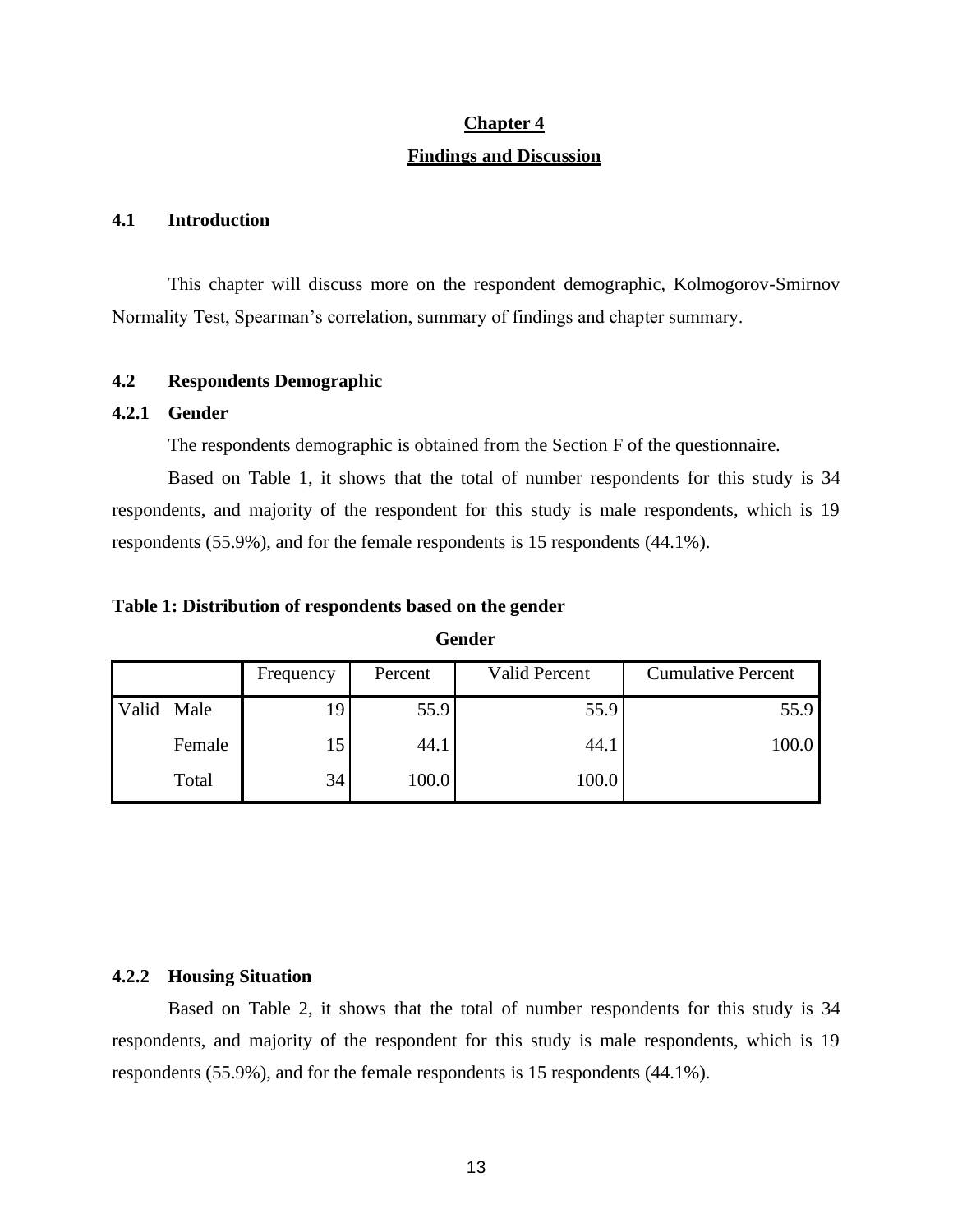# **Table 2: Respondents housing situation**

|           |                                     |           |         | Valid   |                           |
|-----------|-------------------------------------|-----------|---------|---------|---------------------------|
|           |                                     | Frequency | Percent | Percent | <b>Cumulative Percent</b> |
| Valid Own |                                     | 19        | 55.9    | 55.9    | 55.9                      |
|           | Rent                                | 10        | 29.4    | 29.4    | 85.3                      |
|           | <b>Stay With Extended</b><br>Family | 5         | 14.7    | 14.7    | 100.0                     |
|           | Total                               | 34        | 100.0   | 100.0   |                           |

# **Housing Situation**

# **4.2.3 Expenses on the Internet**

Based on Table 3, the majority expenses of the respondent on internet data is RM100- Rm150 which is 13 respondents (38.2%), followed by less than RM50, which is 11 respondents, and the least number of respondents on the expenses is 1 repondent (2.9%), which is spend RM150 and more.

| now mach you roughly spend on micritic data |           |         |             |             |  |
|---------------------------------------------|-----------|---------|-------------|-------------|--|
|                                             |           |         | Valid       | Cumulative  |  |
|                                             | Frequency | Percent | Percent     | Percent     |  |
| Valid Less Than                             |           |         |             | 32.4        |  |
| Rm50                                        |           |         |             |             |  |
| Rm51-Rm99                                   | 9         | 26.5    | 26.5        | 58.8        |  |
| Rm100-Rm150                                 | 13        | 38.2    | 38.2        | 97.1        |  |
| Rm150 and                                   |           |         |             | 100.0       |  |
| More                                        |           |         |             |             |  |
| Total                                       | 34        | 100.0   | 100.0       |             |  |
|                                             |           | 11      | 32.4<br>2.9 | 32.4<br>2.9 |  |

**Table 3: Respondents expenses on Internet data**

**How much you roughly spend on internet data**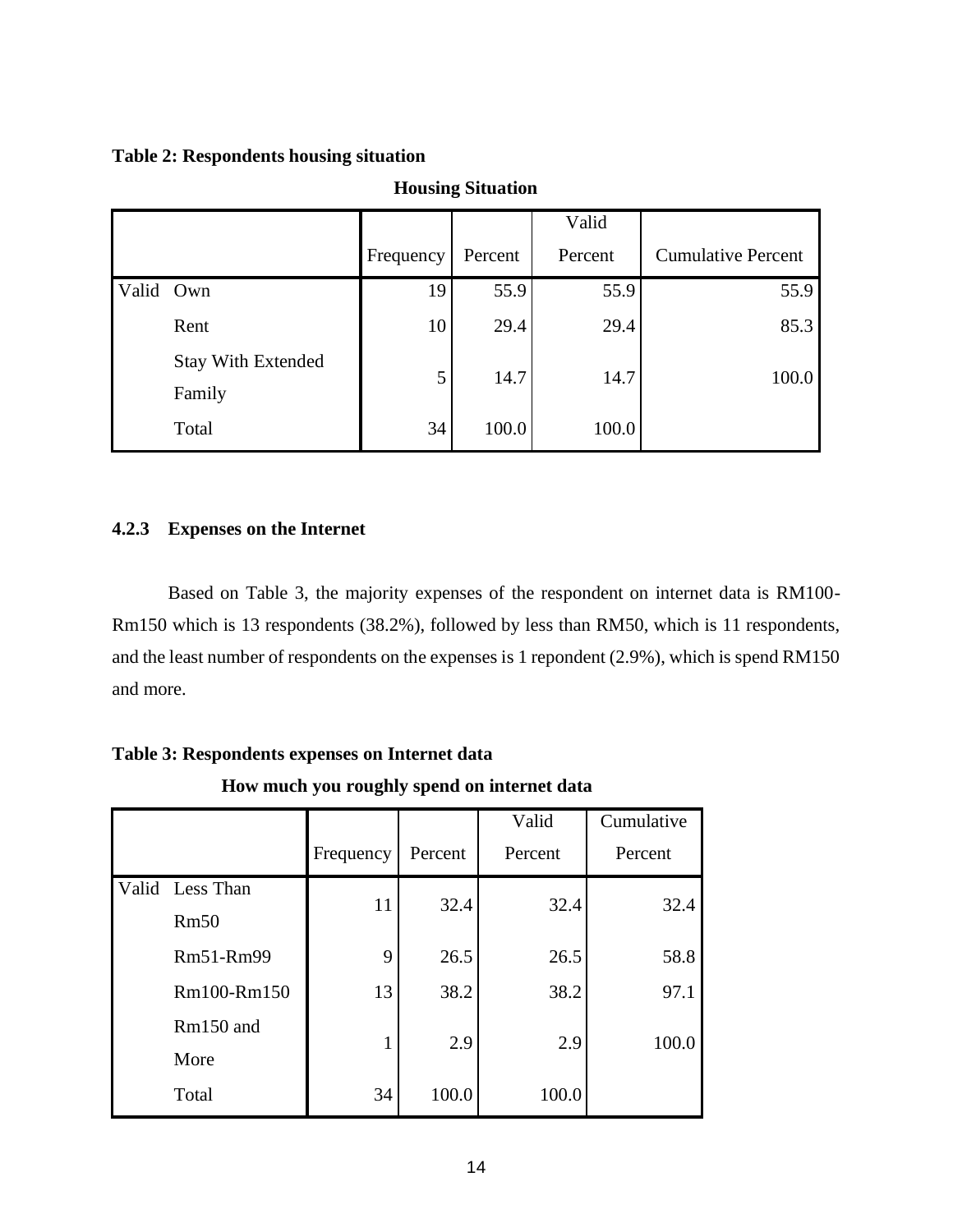# **4.3 Kolmogorov-Smirnov Normality Test**

|                                   | Kolmogorov-Smirnov <sup>a</sup> |    |         |  |
|-----------------------------------|---------------------------------|----|---------|--|
|                                   | Statistic                       | df | Sig.    |  |
| Access to internet                | .251                            | 34 | .000    |  |
| Internet                          | .227                            | 34 | .000    |  |
| <b>Technology Or Device Usage</b> | .299                            | 34 | .000    |  |
| Ability                           | .096                            | 34 | $.200*$ |  |
| Attitude                          | .429                            | 34 | .000    |  |

# **Tests of Normality**

\*. This is a lower bound of the true significance.

a. Lilliefors Significance Correction

# **Table 4: Kolmogorov-Smirnov Normality Test**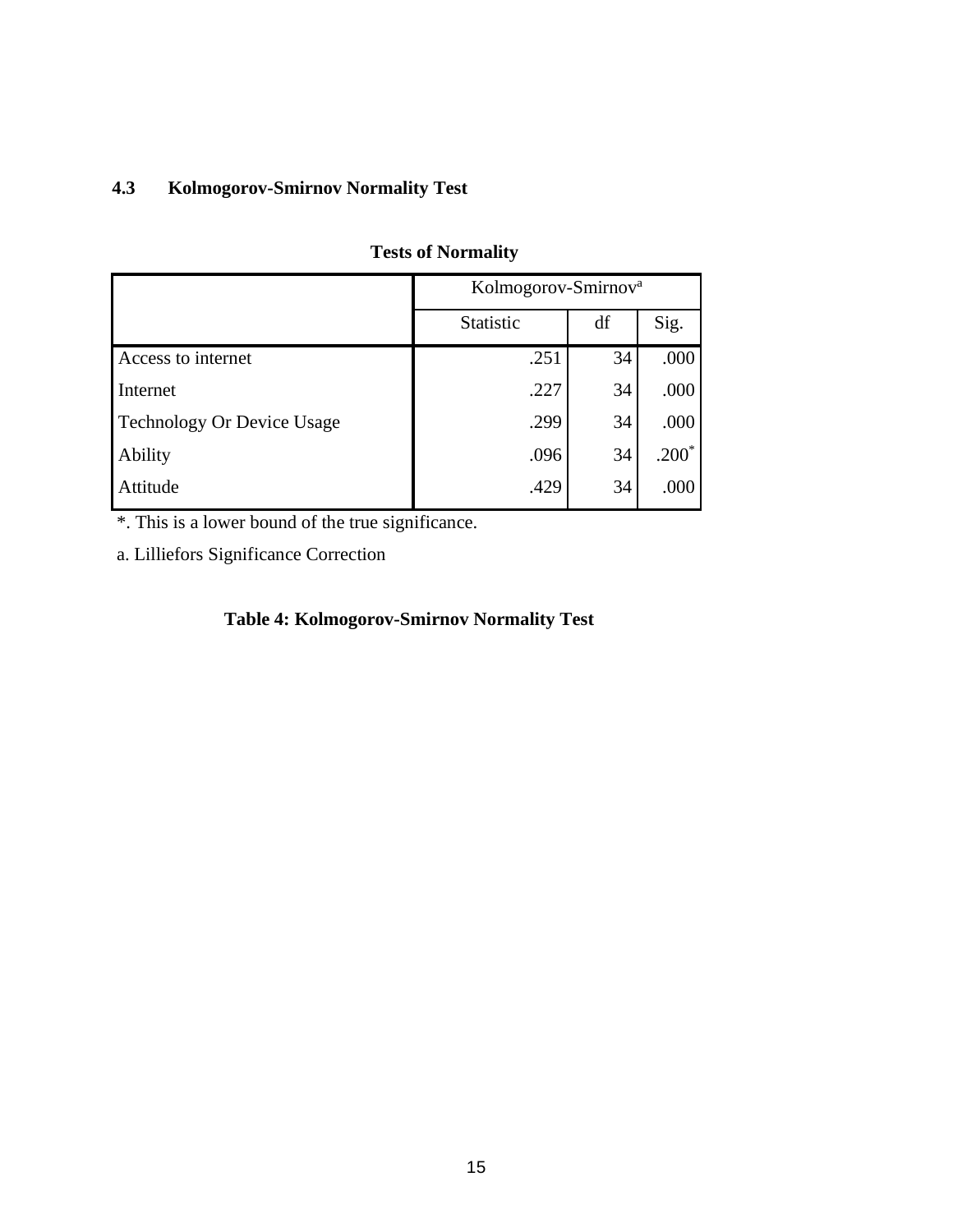# **4.4 Discussion**

# **4.4.1 Correlation between access to internet and technology adoption**

Ho1: There is no significant relationship between access to internet with technology adoption

**Table 5: Spearman Correlation between access to internet and technology adoption**

**Correlations**

|                           |                    |                            | Technology | Access to |
|---------------------------|--------------------|----------------------------|------------|-----------|
|                           |                    |                            | Adoption   | internet  |
| Spearman's rho Technology |                    | Correlation                | 1.000      | .125      |
|                           | Adoption           | Coefficient                |            |           |
|                           |                    | Sig. (2-tailed)            |            | .480      |
|                           |                    | N                          | 34         | 34        |
|                           | Access to internet | Correlation<br>Coefficient | .125       | 1.000     |
|                           |                    | Sig. (2-tailed)            | .480       |           |
|                           |                    | N                          | 34         | 34        |

Based on Table 5, it shows that the access to internet was weak positively related to technology adoption ( $r= 0.125$ ,  $p=0.480$ ,  $p>0.05$ ). The strength for relationship was fall to very weak positive relationship due to the rho value . As the result, the hypotheses Ho1 that stated "There is no significant relationship between access to internet and technology adoption" is failed to reject. This result shows that there was no significant relationship between access to internet with technology adoption.